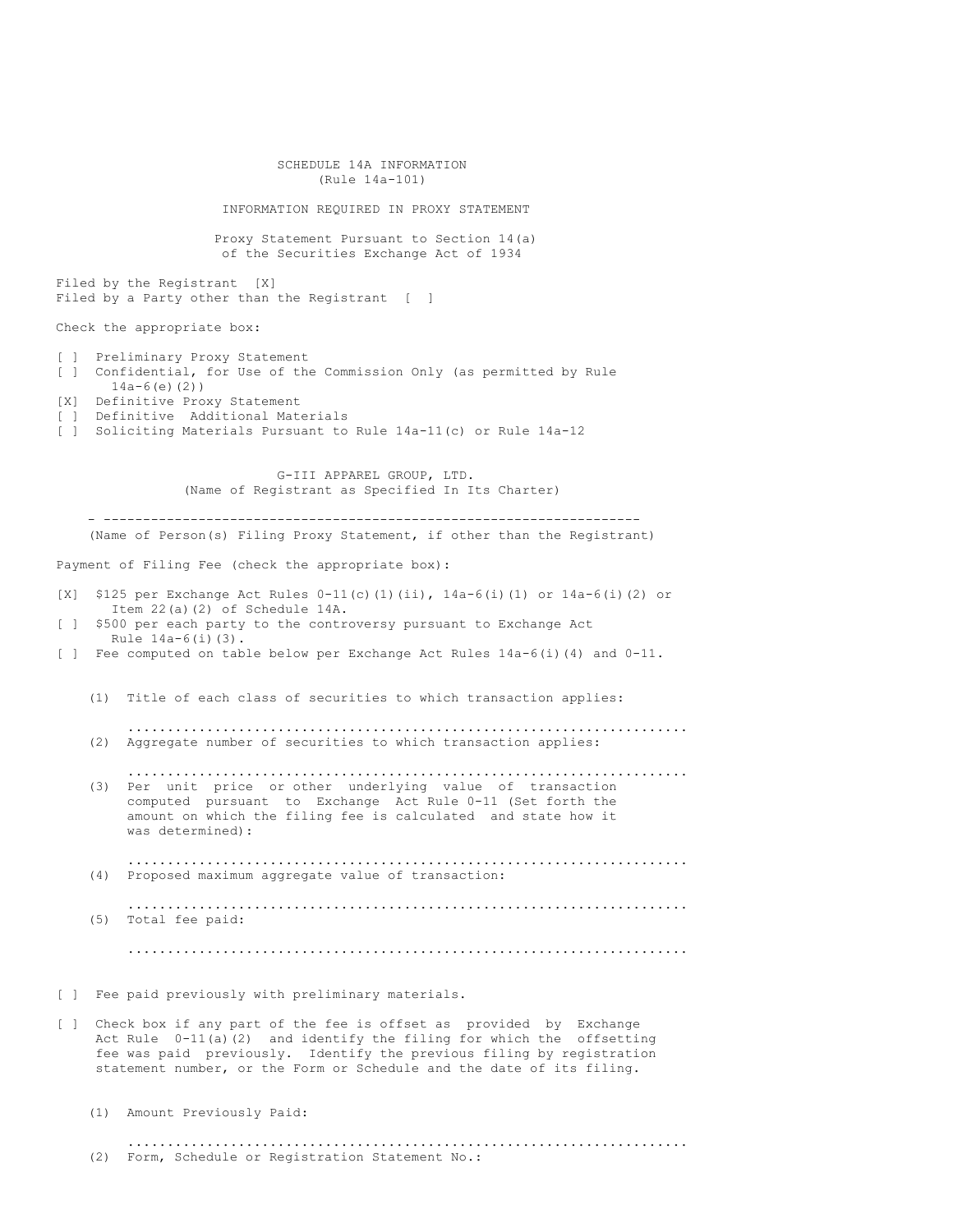| (3) | .<br>Filing Party: |
|-----|--------------------|
| (4) | Date Filed:        |
|     | . .                |

[Logo]

Dear Stockholder:

You are cordially invited to attend the Company's Annual Meeting of Stockholders to be held on Thursday, June 20, 1996 at 10:00 A.M., Eastern Standard Time, at the offices of Fulbright & Jaworski L.L.P., 666 Fifth Avenue, 31st Floor, New York, New York 10103.

The formal Notice of Meeting and the accompanying Proxy Statement set forth proposals for your consideration this year. You are being asked to elect directors and to ratify the appointment of Grant Thornton LLP as the independent certified public accountants of the Company.

At the meeting, the Board of Directors will also report on the affairs of the Company, and a discussion period will be provided for questions and comments of general interest to stockholders.

We look forward to greeting personally those of you who are able to be present at the meeting. However, whether or not you are able to be with us at the meeting, it is important that your shares be represented. Accordingly, you are requested to sign, date and mail, at your earliest convenience, the enclosed proxy in the envelope provided for your use.

Thank you for your cooperation.

Very truly yours, /s/ MORRIS GOLDFARB President and Chief Executive Officer

May 22, 1996

G-III APPAREL GROUP, LTD. 345 WEST 37TH STREET NEW YORK, NEW YORK 10018 ------------------------ NOTICE OF ANNUAL MEETING OF STOCKHOLDERS JUNE 20, 1996 ------------------------

NOTICE IS HEREBY GIVEN that the Annual Meeting of Stockholders of G-III Apparel Group, Ltd. (the 'Company') will be held on Thursday, June 20, 1996 at 10:00 A.M., Eastern Standard Time, at the offices of Fulbright & Jaworski L.L.P., 666 Fifth Avenue, 31st Floor, New York, New York 10103, for the following purposes:

(1) To elect nine directors to serve for the ensuing year.

(2) To consider and act upon a proposal to ratify the appointment of Grant Thornton LLP as the Company's independent certified public accountants for the fiscal year ending January 31, 1997.

(3) To transact such other business as may properly come before the Annual Meeting or any adjournment thereof.

Only stockholders of record at the close of business on May 8, 1996 will be entitled to notice of and to vote at the Annual Meeting or any adjournment thereof.

All stockholders are cordially invited to attend the Annual Meeting in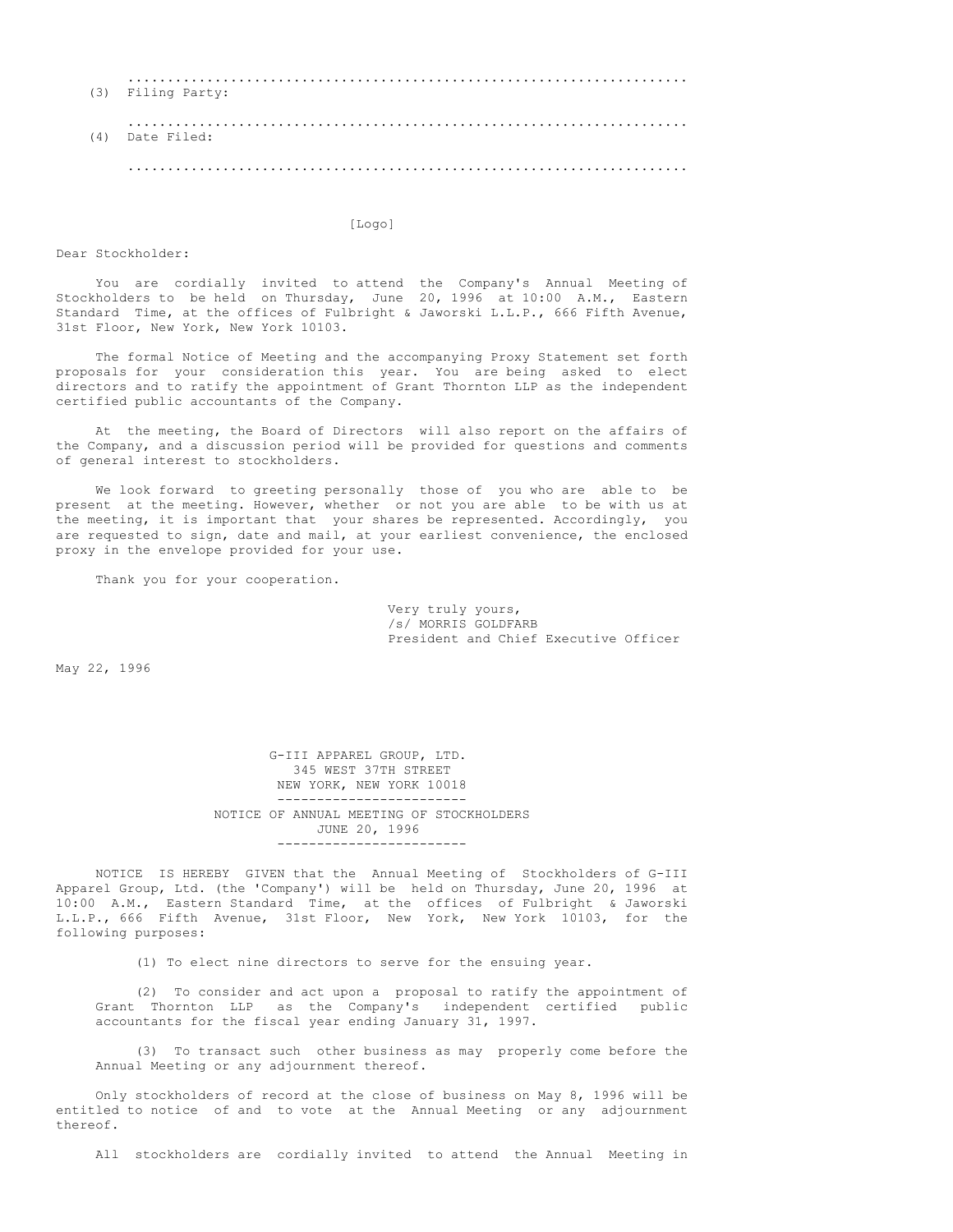person. HOWEVER, WHETHER OR NOT YOU PLAN TO ATTEND THE ANNUAL MEETING IN PERSON, EACH STOCKHOLDER IS URGED TO COMPLETE, DATE AND SIGN THE ENCLOSED FORM OF PROXY AND RETURN IT PROMPTLY IN THE ENVELOPE PROVIDED. No postage is required if the proxy is mailed in the United States. Stockholders who attend the Annual Meeting may revoke their proxy and vote their shares in person.

By Order of the Board of Directors

ALAN FELLER Secretary

New York, New York May 22, 1996

> G-III APPAREL GROUP, LTD. 345 WEST 37TH STREET NEW YORK, NEW YORK 10018

------------------------------- PROXY STATEMENT ------------------------------- GENERAL INFORMATION

GENERAL

This Proxy Statement (first mailed to stockholders on or about May 22, 1996) is furnished to the holders of Common Stock, par value \$.01 per share (the 'Common Stock'), of G-III Apparel Group, Ltd. (the 'Company') in connection with the solicitation by the Board of Directors of the Company of proxies for use at the Annual Meeting of Stockholders (the 'Annual Meeting'), or at any adjournment thereof, pursuant to the accompanying Notice of Annual Meeting of Stockholders. The Annual Meeting will be held on Thursday, June 20, 1996, at 10:00 A.M., Eastern Standard Time, at the offices of Fulbright & Jaworski L.L.P., 666 Fifth Avenue, 31st Floor, New York, New York 10103.

It is proposed that at the Annual Meeting: (i) nine directors will be elected and (ii) the appointment of Grant Thornton LLP as the independent certified public accountants of the Company for the fiscal year ending January 31, 1997 will be ratified.

Management currently is not aware of any other matters which will come before the Annual Meeting. If any other matters properly come before the Annual Meeting, the persons designated as proxies intend to vote in accordance with their best judgment on such matters.

Proxies for use at the Annual Meeting are being solicited by the Board of Directors of the Company. Proxies will be solicited chiefly by mail; however, certain officers, directors, employees and agents of the Company, none of whom will receive additional compensation therefor, may solicit proxies by telephone, telegram or other personal contact. The Company will bear the cost of the solicitation of the proxies, including postage, printing and handling, and will reimburse the reasonable expenses of brokerage firms and others for forwarding material to beneficial owners of shares of Common Stock.

### REVOCABILITY AND VOTING OF PROXY

A form of proxy for use at the Annual Meeting and a return envelope for the proxy are enclosed. Unless otherwise indicated on the form of proxy, shares of Common Stock represented by any proxy in the enclosed form, assuming the proxy is properly executed and received by the Company prior to the Annual Meeting, will be voted with respect to the following items on the agenda: (i) the election of each of the nominees for director as shown on the form of proxy and (ii) the appointment of Grant Thornton LLP as the independent certified public accountants of the Company.

Stockholders may revoke the authority granted by their execution of a proxy at any time prior to the effective exercise of the powers conferred by that proxy, by filing with the Secretary of the Company a written notice of revocation or a duly executed proxy bearing a later date, or by voting in person at the meeting. Shares of Common Stock represented by executed and unrevoked proxies will be voted in accordance with the instructions specified in such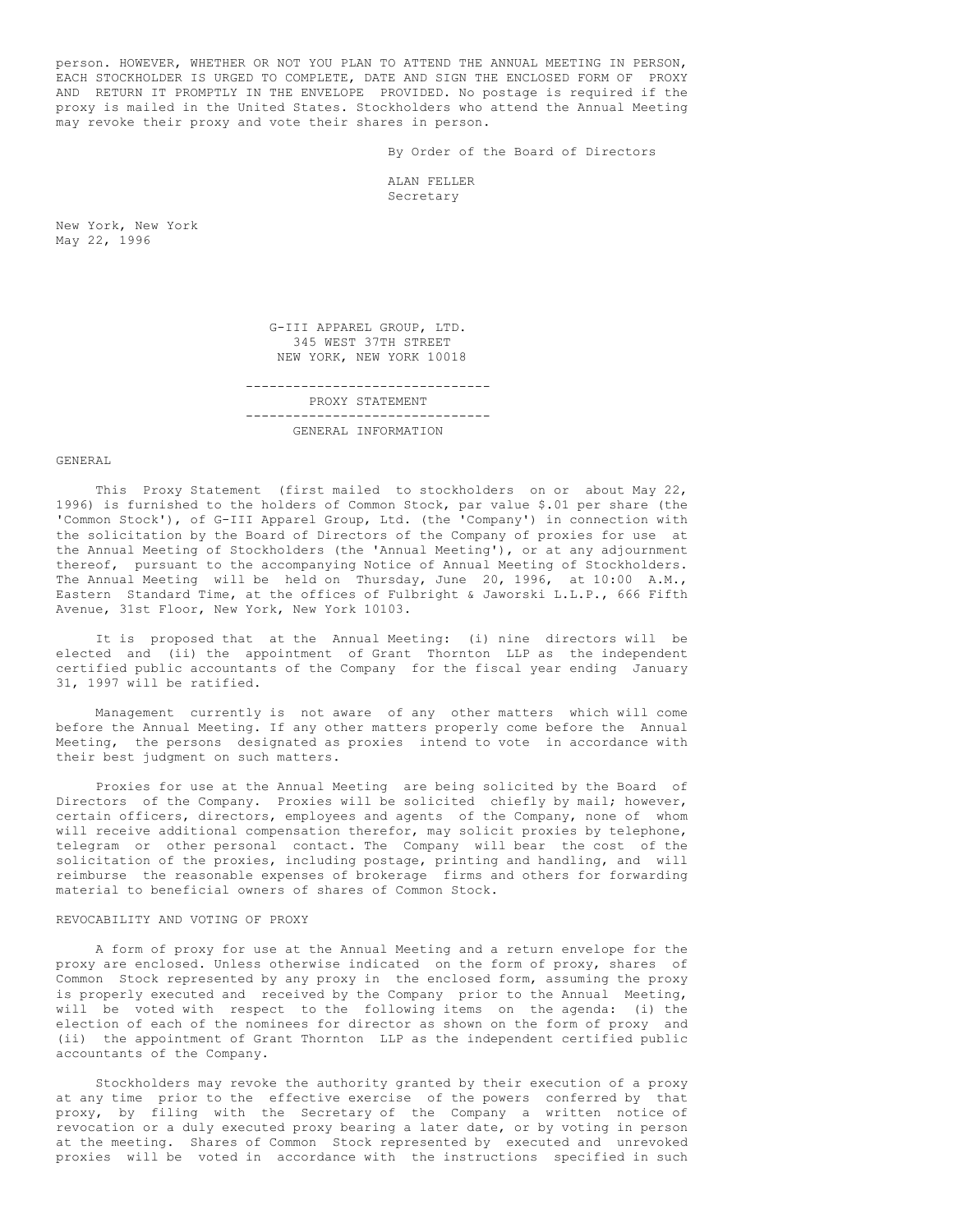intend to vote the shares represented thereby 'for' the election of each of the nominees for director as shown on the form of proxy and 'for' the ratification of the appointment of Grant Thornton LLP as the independent certified public accountants of the Company, and in accordance with their best judgment on any other matters which may properly come before the meeting.

## RECORD DATE AND VOTING RIGHTS

On May 8, 1996, there were 6,465,836 shares of Common Stock outstanding, each of which shares is entitled to one vote upon each of the matters to be presented at the Annual Meeting. Only stockholders of record at the close of business on May 8, 1996 are entitled to notice of and to vote at the Annual Meeting or any adjournment thereof. The holders of a majority of the outstanding shares of Common Stock, present in person or by proxy and entitled to vote, will constitute a quorum at the Annual Meeting. Abstentions and broker non-votes will be counted for purposes of determining the presence or absence of a quorum, but will not be counted with respect to the specific matter being voted upon. 'Broker non-votes' are shares held by brokers or nominees which are present in person or represented by proxy, but which are not voted on a particular matter because instructions have not been received from the beneficial owner.

The affirmative vote of the holders of a plurality of the shares of Common Stock present in person or represented by proxy and entitled to vote at the Annual Meeting is required for the election of directors. The affirmative vote of the holders of a majority of the shares of Common Stock present in person or represented by proxy and entitled to vote at the Annual Meeting is required for the ratification of the appointment of Grant Thornton LLP.

 $\mathcal{L}$ 

## BENEFICIAL OWNERSHIP OF COMMON STOCK BY CERTAIN STOCKHOLDERS AND MANAGEMENT

The following table sets forth information as of April 1, 1996 (except as otherwise noted in the footnotes) regarding the beneficial ownership of the Company's Common Stock of: (i) each person known by the Company to own beneficially more than five percent of the outstanding Common Stock; (ii) each director and nominee for director of the Company; (iii) each executive officer named in the Summary Compensation Table (see 'Executive Compensation' below); and (iv) all directors and executive officers of the Company as a group. Except as otherwise specified, the named beneficial owner has the sole voting and investment power over the shares listed.

| NAME AND ADDRESS OF BENEFICIAL OWNER                         | AMOUNT AND NATURE OF<br>BENEFICIAL OWNERSHIP OF<br>COMMON STOCK | PERCENTAGE<br>OF<br>COMMON STOCK |
|--------------------------------------------------------------|-----------------------------------------------------------------|----------------------------------|
| -------------------------------------                        | ------------------------                                        | ------------                     |
|                                                              | 1,189,816(2)                                                    | 18.1%                            |
|                                                              | 2, 127, 349(3) 32.3%                                            |                                  |
|                                                              | 307,049(4)                                                      | 4.7%                             |
| 433 Bushaway Road                                            |                                                                 |                                  |
| Wayzata, MN 55391                                            |                                                                 |                                  |
|                                                              | 7,350(5)                                                        | $\star$                          |
| 4695 Forestview Lane                                         |                                                                 |                                  |
| Plymouth, MN 55442                                           |                                                                 |                                  |
|                                                              | 33, 175(6)                                                      | $\star$                          |
|                                                              | 35,750(7)                                                       | $\star$                          |
|                                                              | 4,460(8)                                                        | $\star$                          |
| c/o Smeets Thesseling van Bokhorst Spigt                     |                                                                 |                                  |
| 805 Third Avenue                                             |                                                                 |                                  |
| New York, NY 10022                                           |                                                                 |                                  |
|                                                              | 12,875(9)                                                       | $\star$                          |
| c/o Green & Weiss                                            |                                                                 |                                  |
| 225 West 34th Street                                         |                                                                 |                                  |
| New York, NY 10001                                           |                                                                 |                                  |
|                                                              | 1,250(10)                                                       | $\star$                          |
| c/o Sea Oaks                                                 |                                                                 |                                  |
| 8785 Lakeside Boulevard                                      |                                                                 |                                  |
| Vero Beach, FL 32963                                         |                                                                 |                                  |
|                                                              | 388,640(11)                                                     | 6.0%                             |
| 1299 Ocean Avenue                                            |                                                                 |                                  |
| 11th Floor                                                   |                                                                 |                                  |
| Santa Monica, CA 90401                                       |                                                                 |                                  |
|                                                              | 56,050(12)                                                      | $\star$                          |
|                                                              | 54, 275 (13)                                                    | $\star$                          |
| All directors and executive officers as a group (16 persons) | 3,888,849(14)                                                   | 56.3%                            |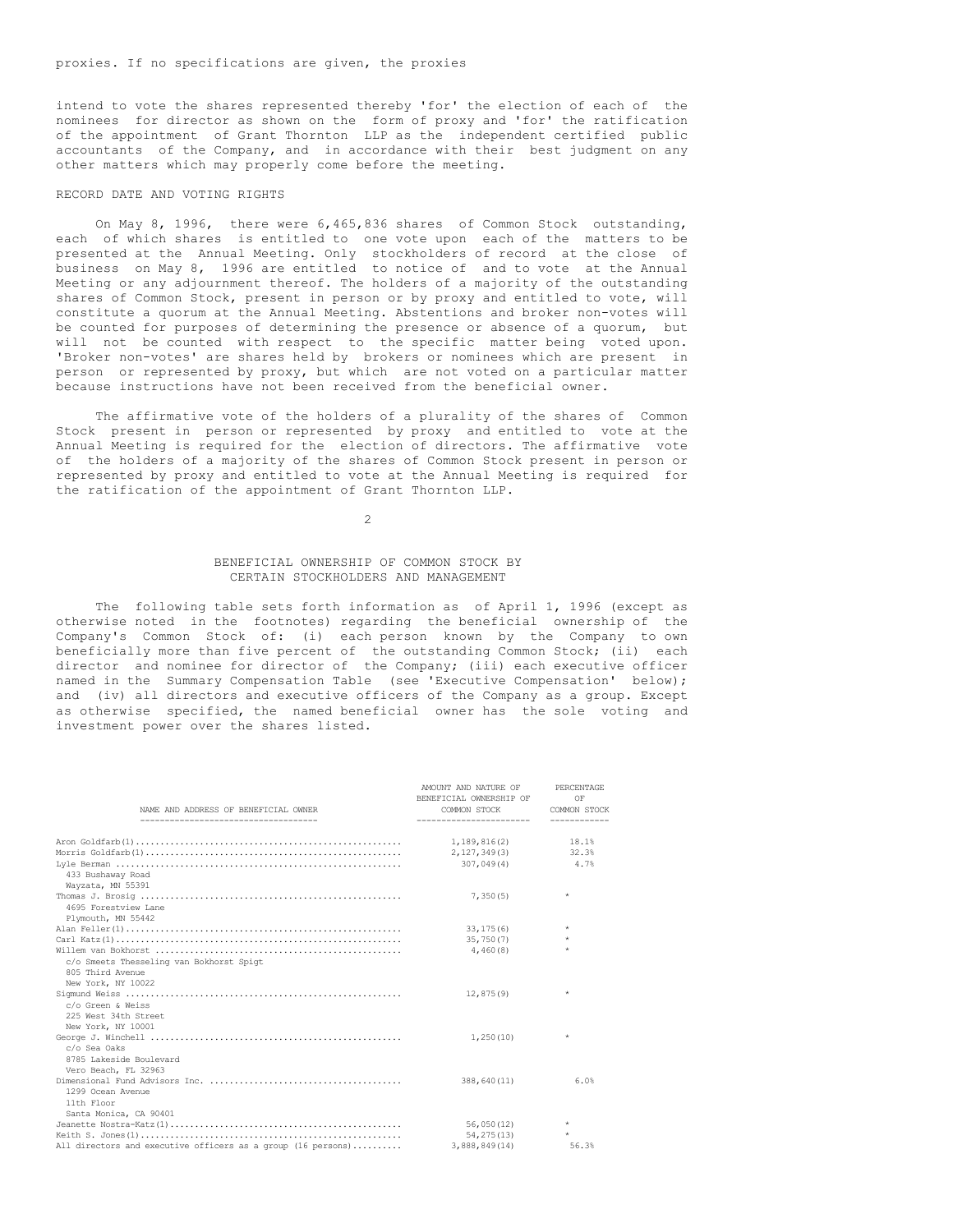- ------------

- Less than one percent.
- (1) The address of such individual is c/o G-III Apparel Group, Ltd., 345 West 37th Street, New York, New York 10018.
- (2) Includes 82,500 shares of Common Stock which may be acquired within 60 days upon the exercise of options.

(footnotes continued on next page)

3

(footnotes continued from previous page)

- (3) Includes 133,000 Shares of Common Stock which may be acquired within 60 days upon the exercise of options.
- (4) Includes 7,100 shares of Common Stock which may be acquired within 60 days upon the exercise of options.
- (5) Includes 4,200 shares of Common Stock which may be acquired within 60 days upon the exercise of options.
- (6) Includes 28,675 shares of Common Stock which may be acquired within 60 days upon the exercise of options.
- (7) Includes 35,250 shares of Common Stock which may be acquired within 60 days upon the exercise of options.
- (8) Includes an aggregate of 210 shares held by Mr. van Bokhorst's children. Mr. van Bokhorst expressly disclaims beneficial ownership of these shares. Also includes 1,250 shares of Common Stock which may be acquired within 60 days upon the exercise of options granted.
- (9) Includes 11,300 shares of Common Stock which may be acquired within 60 days upon the exercise of options.
- (10) Shares may be acquired within 60 days upon the exercise of options.
- (11) Information is derived from the Schedule 13G, dated February 7, 1996 (the 'DFA Schedule 13G'), filed by Dimensional Fund Advisors Inc. ('DFA') with the Commission. The DFA Schedule 13G states that DFA is deemed to have beneficial ownership as of December 31, 1995 of 388,640 shares of the Common Stock, all of which shares are owned by advisory clients of DFA, no one of which, to the knowledge of DFA, owns more than 5% of the outstanding Common Stock.
- (12) Includes 55,550 shares of Common Stock which may be acquired within 60 days upon the exercise of options.
- (13) Includes 26,275 shares of Common Stock which may be acquired within 60 days upon the exercise of options.
- (14) Includes an aggregate of 437,300 shares which may be acquired within 60 days upon the exercise of options.

PROPOSAL NO. 1 -- ELECTION OF DIRECTORS

Nine directors (constituting the entire Board) are to be elected at the Annual Meeting. Unless otherwise specified, the enclosed proxy will be voted in favor of the persons named below (all of whom are currently directors of the Company) to serve until the next annual meeting of stockholders and until their respective successors shall have been duly elected and qualified. If any of these nominees becomes unavailable for any reason, or if a vacancy should occur before the election, the shares represented by the proxy will be voted for the person, if any, who is designated by the Board of Directors to replace the nominee or to fill the vacancy on the Board. All nominees have consented to be named and have indicated their intent to serve if elected. The Board of Directors has no reason to believe that any of the nominees will be unable to serve or that any vacancy on the Board of Directors will occur.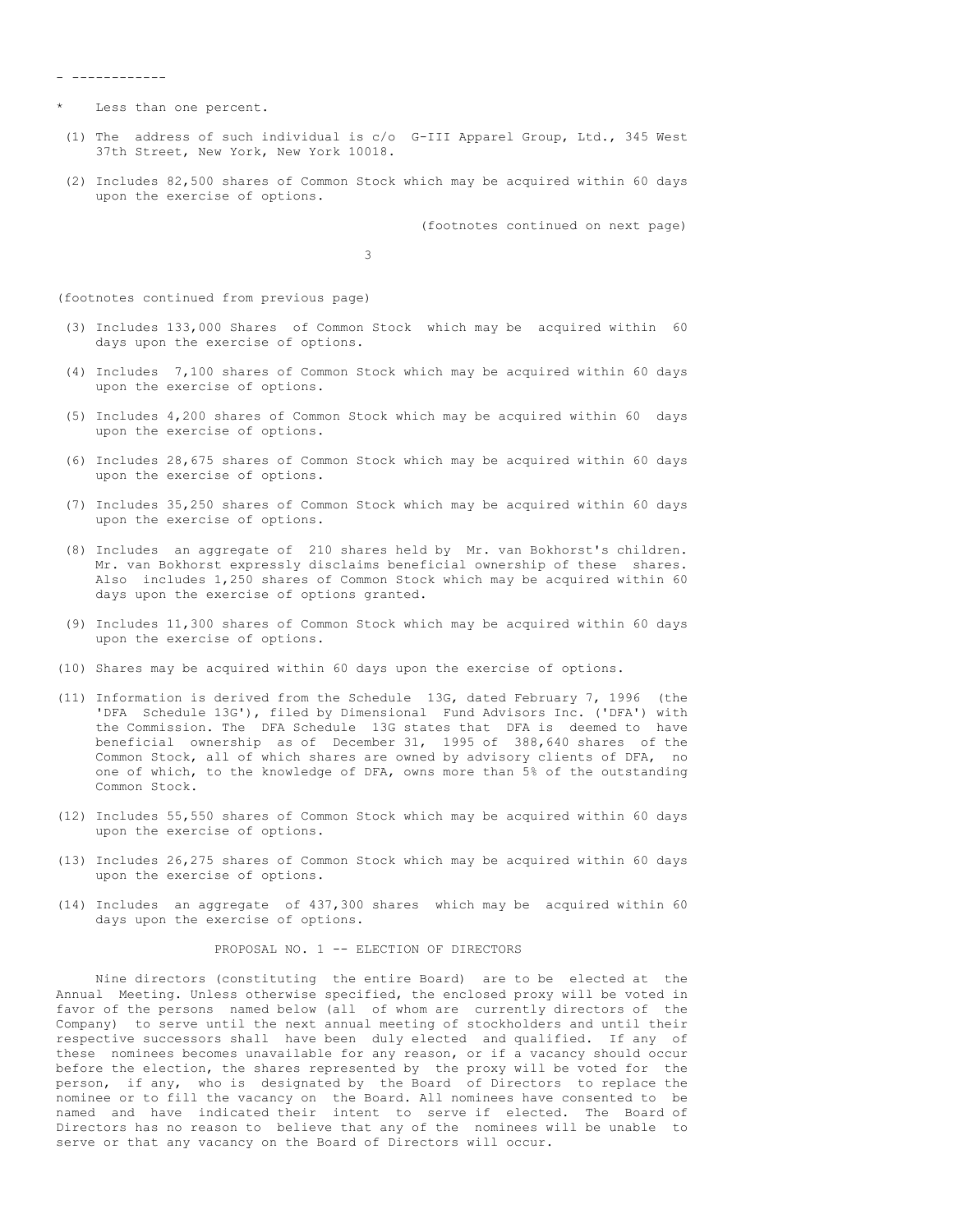The nominees, their respective ages, the year in which each first became a director of the Company and their principal occupations or employment during the past five years are as follows:

| NOMINEE<br>-------  | AGE<br>$---$ | YEAR FIRST<br><b>BECAME</b><br><b>DIRECTOR</b><br>----------- | PRINCIPAL OCCUPATION<br>DURING THE PAST FIVE YEARS<br>---------------------------                                                                                                                                                                                                                                                                                                                                                                                                                                                                                                                                                           |
|---------------------|--------------|---------------------------------------------------------------|---------------------------------------------------------------------------------------------------------------------------------------------------------------------------------------------------------------------------------------------------------------------------------------------------------------------------------------------------------------------------------------------------------------------------------------------------------------------------------------------------------------------------------------------------------------------------------------------------------------------------------------------|
| Morris Goldfarb     | 4.5          | 1974                                                          | President and Chief Executive Officer of the Company. Served as<br>either President or Vice President of the Company and its<br>predecessors since its formation in 1974. Director of Grand<br>Casinos, Inc.                                                                                                                                                                                                                                                                                                                                                                                                                                |
| Aron Goldfarb       | 73           | 1974                                                          | Chairman of the Board of the Company. Served as either President<br>or Vice President of the Company and its predecessors since<br>its formation in 1974. As of January 1, 1995, Mr. Goldfarb<br>became a consultant to the Company.                                                                                                                                                                                                                                                                                                                                                                                                        |
| Lyle Berman         | 54           | 1989                                                          | Since February 1991, Chairman and Chief Executive Officer of<br>Grand Casinos, Inc. From July 1987 to January 1991, President<br>or Chairman of Berman Consulting Corporation. From March 1987<br>until November 1988, Chairman of the Board of Directors,<br>President and Chief Executive Officer of Bermans Specialty<br>Stores, Inc., a leather retailer. Chief Executive Officer and<br>Director of Stratosphere Corporation, a gaming company, since<br>1994. Director of Casino Data Systems, Casino Hospitality<br>Corp., Grand Casinos, Inc., Innovative Gaming Corporation of<br>America and Mississippi Gaming Development Corp. |
| Thomas J. Brosig    | 46           | 1992                                                          | Since August, 1994, Executive Vice President, Investor Relations<br>of Grand Casinos, Inc. From May 1993 to August 1994, President<br>of Grand Casinos, Inc. From February 1991 to May 1993, Chief<br>Operating Officer of Grand Casinos, Inc. Director of Grand<br>Casinos, Inc. and Game Financial Corporation.                                                                                                                                                                                                                                                                                                                           |
| Alan Feller         | 54           | 1995                                                          | Executive Vice President, Treasurer and Secretary of the<br>Company. Mr. Feller has served as Chief Financial Officer of<br>the Company since January 1990 and Chief Operating Officer of<br>the Company since July 1995.                                                                                                                                                                                                                                                                                                                                                                                                                   |
| Carl Katz           | 56           | 1989                                                          | Executive Vice President of the Siena Leather division ('Siena')<br>of the Company. Mr. Katz has been an executive of Siena since<br>1981.                                                                                                                                                                                                                                                                                                                                                                                                                                                                                                  |
| Willem van Bokhorst | 50           | 1989                                                          | Partner in the Netherlands Antilles law firm of<br>Smeets<br>Thesseling van Bokhorst Spigt for more than the past five<br>years.                                                                                                                                                                                                                                                                                                                                                                                                                                                                                                            |
| Sigmund Weiss       | 75           | 1974                                                          | Certified public accountant since 1948. Operated a general<br>accounting practice for the past 35 years. Served as an<br>accountant for the Company since its inception.                                                                                                                                                                                                                                                                                                                                                                                                                                                                    |
| George J. Winchell  | 70           | 1990                                                          | Retired as Senior Vice President of W.R. Grace & Co. in 1994.<br>Mr. Winchell joined W.R. Grace & Co. in 1949 and held<br>positions with the controller's office, the<br>Specialty<br>Chemicals Group, the Office of the President and the Retail<br>Group.                                                                                                                                                                                                                                                                                                                                                                                 |

5

Aron Goldfarb and Morris Goldfarb are father and son, respectively. Carl Katz and Jeanette Nostra-Katz, Executive Vice President of the Company and of Siena, are married to each other.

The Board of Directors of the Company has several committees, including an Executive Committee, Audit Committee, Option Committee and Compensation Committee. During the fiscal year ended January 31, 1996, each director in office during such fiscal year attended not less than 75% of the aggregate number of meetings of the Board of Directors and of meetings of committees of the Board on which he served, except for Lyle Berman, Thomas J. Brosig, George J. Winchell and Willem van Bokhorst, each of whom missed one meeting. The Board of Directors held three meetings during the fiscal year ended January 31, 1996.

The Executive Committee, composed of Morris Goldfarb, Aron Goldfarb and Carl Katz, is vested with the powers of the Board of Directors, to the fullest extent permitted by law, between meetings of the Board.

The Audit Committee, composed of Lyle Berman, Sigmund Weiss and Willem van Bokhorst, is charged with reviewing the Company's audit and meeting with the Company's independent accountants to review the Company's internal controls and financial management practices. The Audit Committee met once during the fiscal year ended January 31, 1996, with all members of the Committee in attendance.

The Option Committee, composed of George Winchell and Willem van Bokhorst, is empowered to oversee and make all decisions regarding the Company's 1989 Stock Option Plan (the 'Stock Option Plan'), functioning as the 'Committee' under the Plan. The Option Committee acted by unanimous written consent two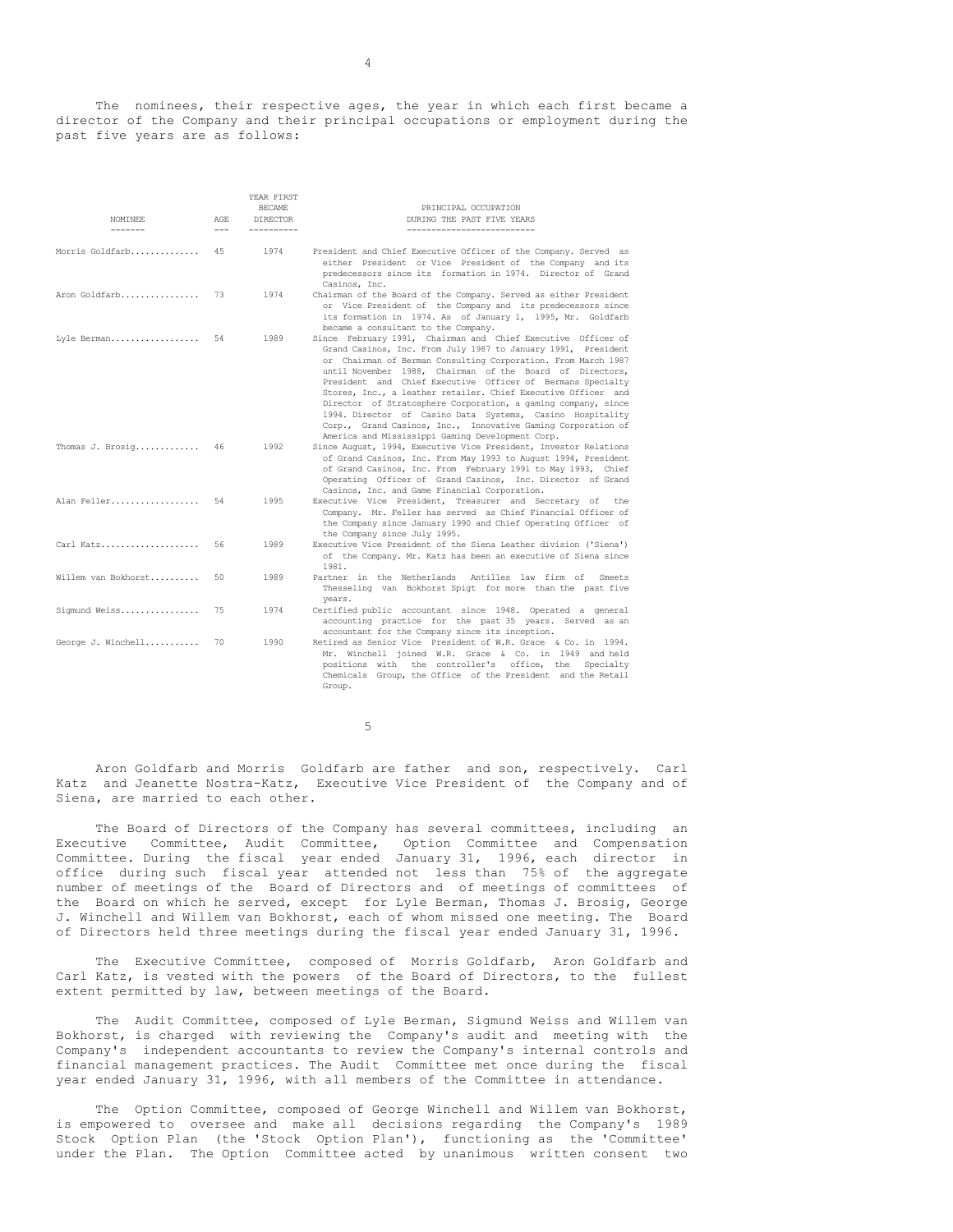times in the fiscal year ended January 31, 1996. The G-III Apparel Group, Ltd. Stock Option Plan For Non-Employee Directors (the 'Non-Employee Directors Plan') is administered by the Board of Directors.

The Compensation Committee, composed of Thomas J. Brosig and Sigmund Weiss, is empowered to establish and review compensation practices and policies of the Company. The Compensation Committee is empowered to recommend and/or set the compensation for the executive officers and key employees of the Company as well as authorize and approve employment agreements.

### VOTE REQUIRED

The nine nominees receiving the highest number of affirmative votes of the shares present in person or represented by proxy and entitled to vote for them shall be elected as directors. Only votes cast for a nominee will be counted, except that the accompanying proxy will be voted for all nominees in the absence of instructions to the contrary. Abstentions, broker non-votes and instructions on the accompanying proxy card to withhold authority to vote for one or more nominees will not be counted as a vote for any such nominee.

THE BOARD OF DIRECTORS DEEMS THE ELECTION AS DIRECTORS OF THE NINE NOMINEES LISTED ABOVE TO BE IN THE BEST INTERESTS OF THE COMPANY AND ITS STOCKHOLDERS AND RECOMMENDS A VOTE 'FOR' THEIR ELECTION.

6

# EXECUTIVE COMPENSATION

The following table sets forth information concerning all cash and non-cash compensation awarded to, earned by or paid to the Company's chief executive officer and each of the four other most highly compensated executive officers for the fiscal year ended January 31, 1996 for services in all capacities to the Company and its subsidiaries.

### SUMMARY COMPENSATION TABLE

|                                                     |         | ANNUAL<br>COMPENSATION (1) |                   | <b>TONG-TERM</b><br>COMPENSATION<br>OPTIONS | ALL OTHER           |  |
|-----------------------------------------------------|---------|----------------------------|-------------------|---------------------------------------------|---------------------|--|
| NAME AND PRINCIPAL POSITION<br>-------------------- | YEAR(2) | SALARY (\$)                | BONUS (\$)        | $(\#)$                                      | COMPENSATION(\$)(3) |  |
| Morris Goldfarb                                     | 1996    | \$495,000                  |                   | 25,000                                      | \$14,633            |  |
| President and Chief Executive Officer               | 1995    | \$605,917                  | $--$              | 140,500                                     | \$14.628            |  |
|                                                     | 1994    | \$650,000                  | $-\,-$            | $- -$                                       | \$14,628            |  |
| Jeanette Nostra Katz                                | 1996    | \$220,673                  | \$5,000           | 10,000                                      | --                  |  |
| Executive Vice President                            | 1995    | \$249,017                  | $-\,-$            | 12,500                                      |                     |  |
|                                                     | 1994    | \$250,000                  | \$46,000          | 21,000                                      |                     |  |
| Michael Laskau                                      | 1996    | \$210,000                  | \$20.800          | 5,000                                       |                     |  |
| Vice President-JL Colebrook Division                | 1995    | \$123,745                  | $-\,-$            | 12,500                                      |                     |  |
| of G-III Leather Fashions, Inc. (4)                 | 1994    | $-\,-$                     | $\qquad \qquad -$ | $\qquad \qquad -$                           |                     |  |
| Alan Feller                                         | 1996    | \$192,019                  | \$5.000           | 10,000                                      |                     |  |
| Executive Vice President, Treasurer                 | 1995    | \$196,154                  | $-\,-$            | 12,000                                      |                     |  |
| and Secretary                                       | 1994    | \$200,000                  | \$35,000          | $\qquad \qquad -$                           |                     |  |
| Keith S. Jones                                      | 1996    | \$180,000                  | \$5.000           | 5,000                                       |                     |  |
| Vice President-Foreign Manufacturing                | 1995    | \$197,081                  | $\qquad \qquad -$ | $\qquad \qquad -$                           |                     |  |
| of G-III Leather Fashions, Inc.                     | 1994    | \$147,624                  | \$50,000          | $\qquad \qquad -$                           |                     |  |

- ------------

- (1) Amounts reflected do not include perquisites and other personal benefits received by any named executive, which, in all instances, were less than the lesser of \$50,000 or 10% of the total of annual salary and bonus reported for the named executive.
- (2) Represents the fiscal year ended January 31 of that year.
- (3) Amounts represent insurance premiums paid by the Company for term life insurance for the benefit of the named executive's spouse.
- (4) Mr. Laskau has been employed by the Company since July 1994.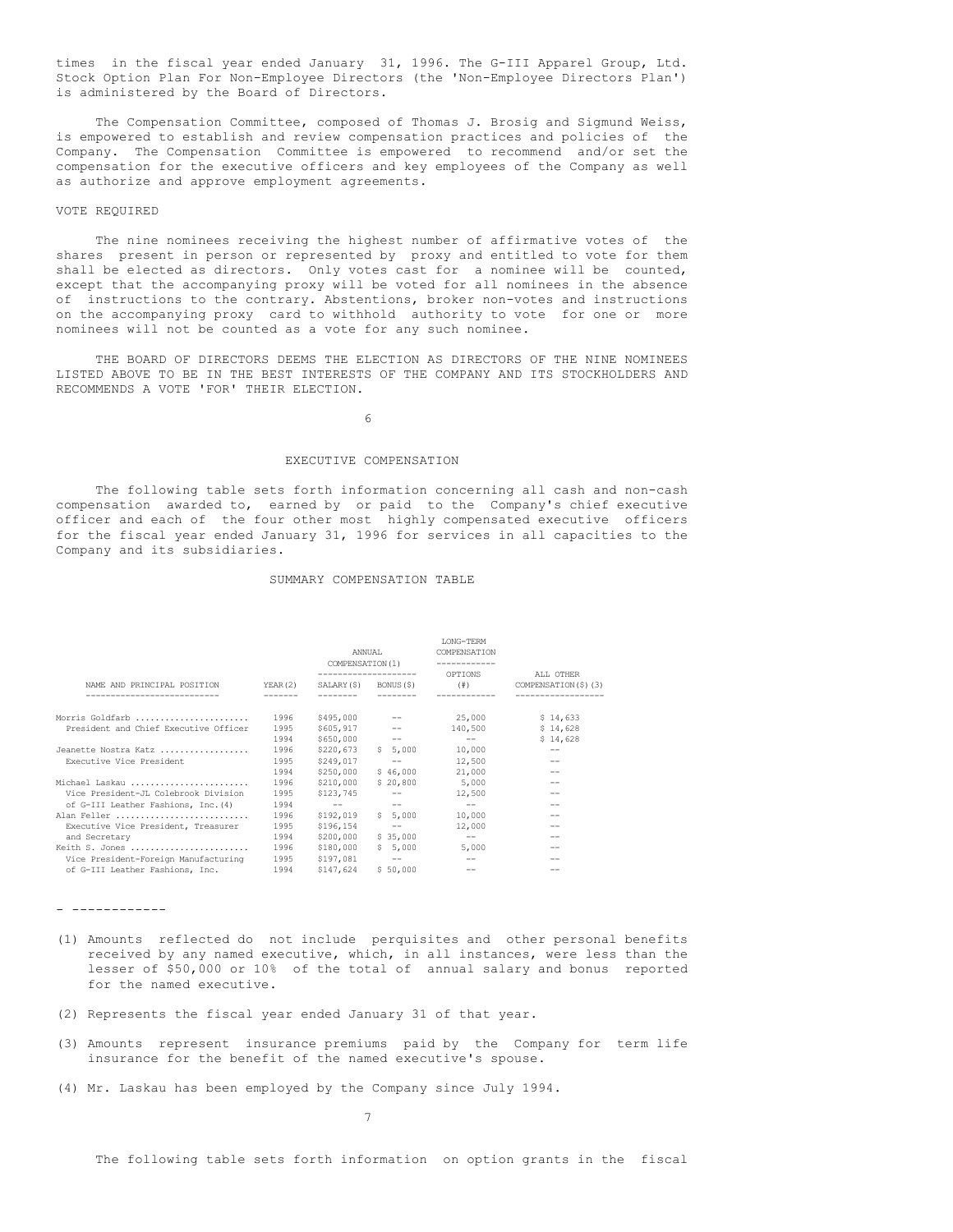year ended January 31, 1996 to the persons named in the Summary Compensation Table.

### OPTION GRANTS IN LAST FISCAL YEAR

| NAME.                                                                                      | NUMBER OF<br>SECURITIES<br>UNDERLYING<br>OPTIONS<br>GRANTED | % OF TOTAL<br>OPTIONS<br>GRANTED TO<br>EMPLOYEES<br>IN FISCAL<br>YEAR(1) | <b>EXERCISE</b><br>PRICE<br>(S/SH)             | EXPIRATION<br>DATE                                                                | POTENTIAL REALIZABLE<br>VALUE AT ASSUMED<br>ANNUAL RATES OF<br>STOCK PRICE<br>APPRECIATION FOR<br>OPTION TERM(2) |                                                           |
|--------------------------------------------------------------------------------------------|-------------------------------------------------------------|--------------------------------------------------------------------------|------------------------------------------------|-----------------------------------------------------------------------------------|------------------------------------------------------------------------------------------------------------------|-----------------------------------------------------------|
|                                                                                            |                                                             |                                                                          |                                                |                                                                                   | 5%                                                                                                               | 10%                                                       |
| Morris Goldfarb<br>Jeanette Nostra-Katz<br>Michael Laskau<br>Alan Feller<br>Keith S. Jones | 25,000<br>10,000<br>5,000<br>10,000<br>5,000                | 26.3%<br>10.5%<br>5.3%<br>10.5%<br>5.3%                                  | \$2.75<br>\$2.75<br>\$2.75<br>\$2.75<br>\$2.75 | Dec. 11, 2005<br>Dec. 11, 2005<br>Dec. 11, 2005<br>Dec. 11, 2005<br>Dec. 11, 2005 | \$43,250<br>\$17,300<br>\$8,650<br>\$17,300<br>\$8,650                                                           | \$109,500<br>\$43,800<br>\$21,900<br>\$43,800<br>\$21,900 |

- ------------

- (1) Based upon options to purchase 95,000 shares granted to all employees in the fiscal year ended January 31, 1996.
- (2) These amounts represent assumed rates of appreciation in the price of the Common Stock during the terms of the options in accordance with rates specified in applicable Federal securities regulations. Actual gains, if any, on stock option exercises will depend on the future price of the Common Stock and overall market conditions. There is no representation that the rates of appreciation reflected in this table will be achieved.

The following table sets forth information with respect to unexercised stock options held at January 31, 1996 by the persons named in the Summary Compensation Table. There were no exercises of options to purchase the Common Stock by such individuals during the fiscal year ended January 31, 1996.

## AGGREGATED OPTION EXERCISES IN LAST FISCAL YEAR AND FISCAL YEAR-END OPTION VALUES

|                      | NUMBER OF UNEXERCISED<br>OPTIONS HELD AT<br>FISCAL YEAR END |                     | VALUE OF UNEXERCISED<br>IN-THE-MONEY OPTIONS AT<br>FISCAL YEAR END(\$)(1) |                      |
|----------------------|-------------------------------------------------------------|---------------------|---------------------------------------------------------------------------|----------------------|
| NAME.                | <b>EXERCISABLE</b>                                          | <b>INEXERCTABLE</b> | <b>EXERCISABLE</b>                                                        | <b>INEXERCISABLE</b> |
|                      |                                                             |                     |                                                                           |                      |
|                      | 133,000                                                     | 111,250             | \$94,500                                                                  | \$78,594             |
| Jeanette Nostra-Katz | 55,550                                                      | 38,925              | \$48,606                                                                  | \$26,560             |
|                      | 4,500                                                       | 13,000              | \$3,938                                                                   | \$7.625              |
|                      | 28,675                                                      | 22,200              | \$25,091                                                                  | \$11,925             |
|                      | 26,275                                                      | 19,100              | \$22,991                                                                  | \$12,963             |

- ------------

(1) Computed based on the difference between the last sale price per share of the Common Stock of \$2.875 on January 31, 1996 and the exercise price.

8

### EMPLOYMENT AGREEMENTS

The Company has an employment agreement with Morris Goldfarb effective through January 31, 1997. The agreement renews annually unless either party notifies the other of its or his intent not to renew within 90 days of the scheduled termination date thereof. The agreement provides for a base annual salary of \$650,000, with increases at the discretion of the Board of Directors. Mr. Goldfarb is currently being paid at the rate of \$495,000 per year pursuant to his voluntarily agreeing to a reduction in his salary. The agreement also provides for a \$2,000,000 life insurance policy which names Mr. Goldfarb's wife as beneficiary and an annual incentive bonus equal to varying percentages of pre-tax income (as defined in the employment agreement) if pre-tax income exceeds \$2,000,000. The percentages vary from 3% of pre-tax income in excess of \$2,000,000 up to 6% of pre-tax income in excess of \$2,000,000 if pre-tax income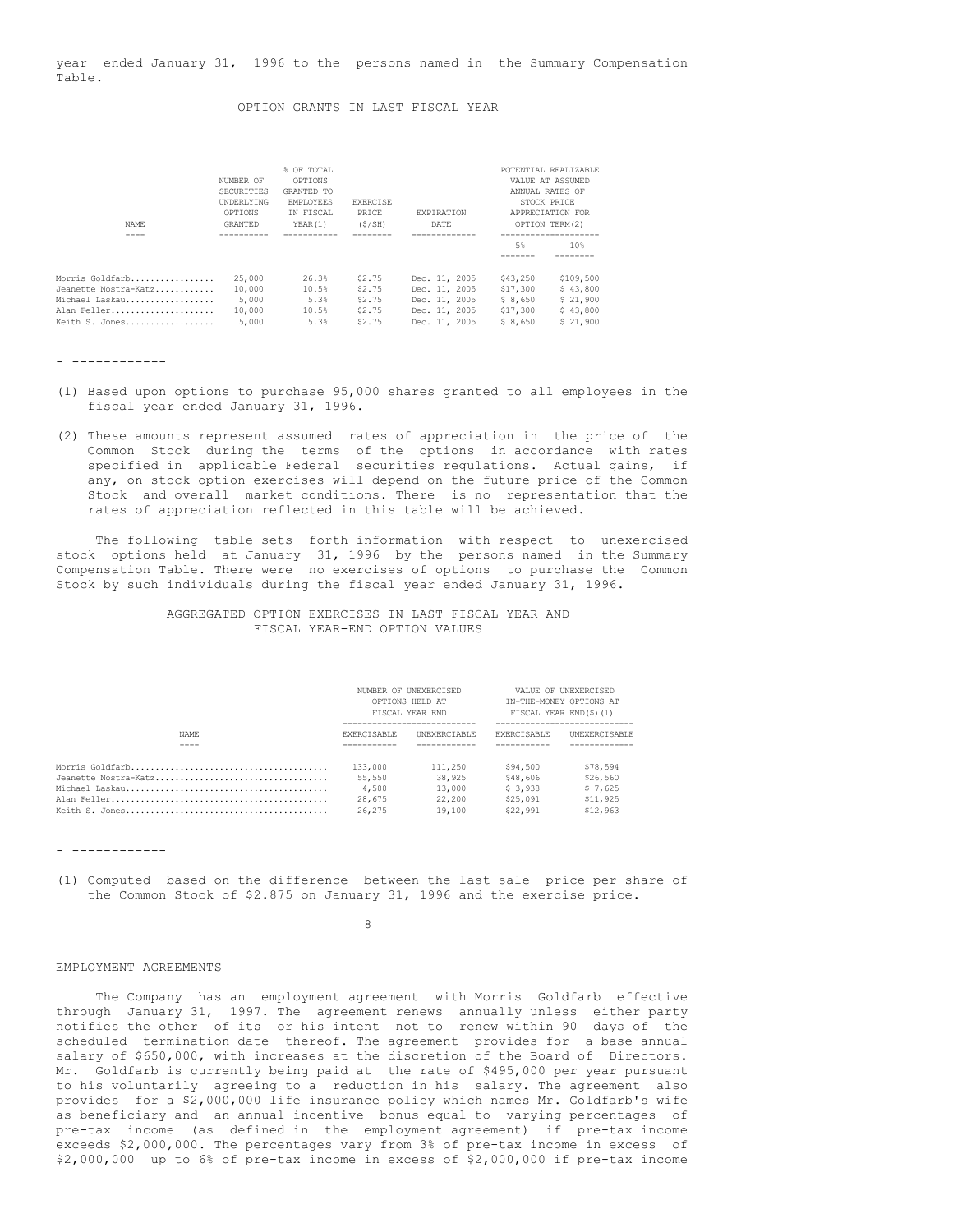exceeds \$4,000,000. Pursuant to the agreement, the Company will contribute \$50,000 per year to a supplemental pension trust for Mr. Goldfarb's benefit for each year in which net after-tax income (as defined in the employment agreement) exceeds \$1,500,000. In addition, pursuant to the employment agreement, in the event that Morris Goldfarb's employment is terminated (i) by the Company without cause or (ii) by Morris Goldfarb because of a material breach by the Company of the agreement, in either case at any time after a 'Change in Control' (as defined in the agreement), then Mr. Goldfarb will be entitled to receive from the Company, in general, (a) an amount equal to 2.99 times his base salary and bonus, as well as (b) certain employment-related benefits for a period of three years from the date of his termination.

The Company has a severance agreement with Aron Goldfarb which provided for the termination of Aron Goldfarb's employment with the Company, effective January 1, 1995, and for the payment for the two-year period commencing on January 1, 1995 (the 'Severance Period') of base annual payments of \$125,000, payable in accordance with the Company's customary payroll policy. Pursuant to the agreement, during the Severance Period, the Company will continue to provide Aron Goldfarb with medical insurance and certain other enumerated benefits. Additionaly, Mr. Goldfarb acts as a consultant to the Company and is paid at the rate of \$1,000 per month for services rendered in such capacity.

The Company has an agreement with Alan Feller, providing for the payment to Mr. Feller of a base annual salary of \$160,000. Mr. Feller, who became chief operating officer of the Company in July 1995, is currently being paid at the rate of \$205,000 per year. The agreement also provides for the continued payment to Mr. Feller of his salary for a period of one year (or until Mr. Feller gains satisfactory comparable employment, if a lesser period), in the event he is terminated for other than 'cause' (as specified in the agreement).

## COMPENSATION OF DIRECTORS

Directors who are not employees or consultants of the Company receive \$5,000 per year, in addition to \$500 for each meeting of the Board attended and \$500 for each meeting of each Committee of the Board attended, plus reimbursement of reasonable out-of-pocket expenses incurred in connection with attendance at Board of Directors' meetings.

In December, 1995, Thomas J. Brosig, a director of the Company, was granted options to purchase 5,000 shares of Common Stock at a price of \$2.75 per share, the closing price of the Common Stock on the date of grant. One half of the shares subject to the option vests six months after the date of grant and the balance vests one year after the date of grant. The options are exercisable for ten years from the date of grant. These options were granted in recognition of Mr. Brosig's participation in assisting senior management with strategic planning.

 $\alpha$ 

### Non-Employee Directors Plan

Pursuant to the Non-Employee Directors Plan, the Company automatically grants options on an annual basis to members of its Board of Directors who are not also employees of, or consultants to, the Company (a 'Non-Employee Director'). A maximum of 30,000 shares of Common Stock may be issued under the Non-Employee Directors Plan. Each Non-Employee Director is automatically granted an option to purchase 1,000 shares of the Company's Common Stock on the day after each annual meeting of the Company's stockholders (each, a 'Grant Date'). All options are exercisable at a per share exercise price equal to the closing sales price of a share of Common Stock on the Grant Date. The Plan will terminate on June 25, 2001, unless sooner terminated by the Board.

In general, an option granted under the Non-Employee Directors Plan becomes exercisable in equal increments of 200 shares on each of the first through fifth anniversaries of the date the option is granted, and subject to the foregoing, may be exercised during the ten-year period from the date the option is granted. However, a Non-Employee Director who ceases to perform services for the Company will have three months (one year in the case of termination by reason of death or total disability) to exercise such person's options, but only to the extent otherwise exercisable under the vesting schedule.

The Non-Employee Directors Plan is administered by the Board of Directors of the Company. The Board of Directors may amend the Non-Employee Directors Plan, except that, in general, any amendment which would increase the aggregate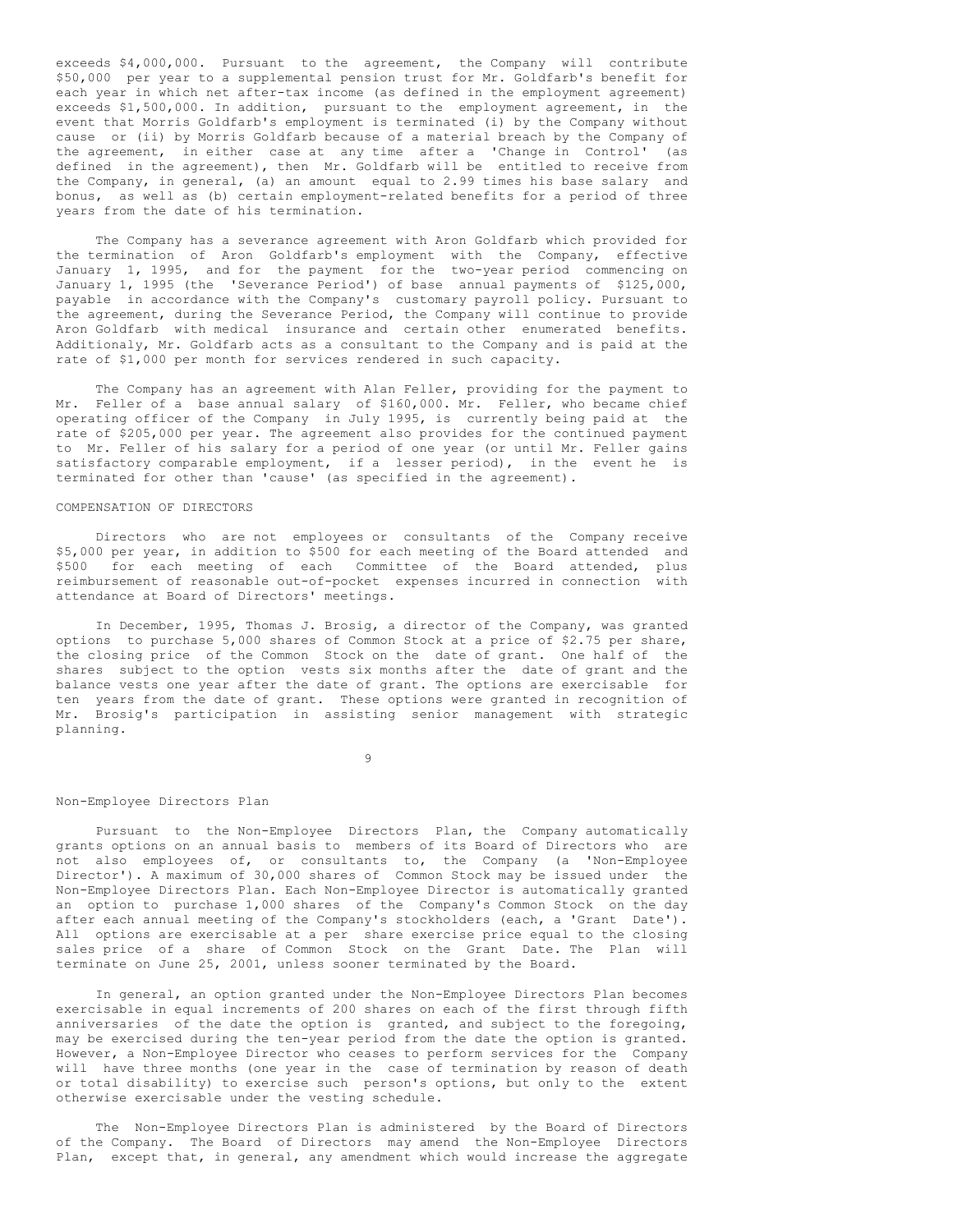number of shares of Common Stock as to which options may be granted under the Plan, materially increase the benefits under the Plan, or modify the class of persons eligible to receive options under the Plan, requires the approval of the Company's stockholders.

# COMPENSATION COMMITTEE REPORT ON EXECUTIVE COMPENSATION

General. The Compensation Committee, consisting of Thomas J. Brosig and Sigmund Weiss, was established in March 1994. Prior to the establishment of the Compensation Committee, the Board of Directors administered the Company's executive compensation programs, monitored corporate performance and its relationship to compensation of executive officers, and made appropriate decisions concerning matters of executive compensation. The Company's compensation policies have evolved over the years since the Company's initial public stock offering in December 1989. At the time of the public offering and periodically since then, the compensation levels of the Company's executive officers were reviewed and compared to officers of other publicly held apparel companies. The Stock Option Plan is considered an integral part of the Company's incentive compensation. The Stock Option Plan is administered by the Option Committee, which is composed of Willem van Bokhorst and George J. Winchell.

One of the Company's strengths is a strong management team. The compensation program is designed to enable the Company to attract, retain and reward capable employees who contribute to the Company's success. Equity participation and a strong alignment to stockholders' interests are key elements of the Company's compensation philosophy. The Company's executive compensation policies are intended to (i) attract and retain the most highly qualified managerial and executive talent; (ii) afford appropriate incentives to produce superior performance; (iii) emphasize sustained performance by aligning rewards with stockholder interests; (iv) motivate executives and employees to achieve the Company's annual and long-term business goals; and (v) reward executives for superior individual contributions to the Company. To implement these policies, the Board designed an executive

10

compensation program consisting, in general, of base salary, performance-based incentive compensation and stock options.

Base Salary. Base salaries reflect individual responsibilities, experience, leadership and contribution to the success of the Company. Prior to the fiscal year ended January 31, 1995 ('fiscal 1995'), annual salary adjustments had previously been determined by evaluating the performance of the executive and any increased responsibilities assumed by the executive, the performance of the Company and the competitive marketplace. During fiscal 1995, however, the Company reduced the salaries of its mid-level and senior executives in connection with a review of operating expenses in light of the difficult business climate faced by the Company. In the fiscal year ended January 31, 1996 ('fiscal 1996'), the Company generally maintained salaries at fiscal 1995 levels except for a limited number of increases based on individual merit or a significant increase in responsibility.

Annual Bonuses and Incentive Compensation Program. Historically, the Company's executives, other than Morris Goldfarb, were eligible to receive a discretionary bonus, determined by Mr. Goldfarb, based on an evaluation of individual performance and overall Company earnings. The Compensation Committee, after consultation with the Board of Directors, determined that a bonus plan with specified goals and objectives better served the Company's needs. Accordingly, commencing with fiscal 1996, the Company's executive officers, other than Morris Goldfarb, were entitled to receive an annual bonus under an Incentive Compensation Program. Under this program, bonuses for merchandise division officers and key personnel are based 50% on targeted division performance and 50% on targeted overall Company performance, while bonuses for administrative officers and key personnel are based solely on targeted overall Company performance. Officers are entitled to bonuses of up to 15% of base salary if targets are met and up to 20% of base salary if targets are exceeded by at least 25%. The purpose of this program is to more directly and objectively incentivize and reward key personnel. The targeted levels of performance were met by certain divisions in fiscal 1995. However, it was determined that due to the extraordinary level of effort of Company personnel which resulted in significant improvements in fiscal 1996 compared to fiscal 1995, it would be appropriate to pay bonuses ranging from one week's salary to \$5,000 to many Company personnel as well. Mr. Goldfarb has a performance-based incentive bonus provision in his employment agreement. This incentive provision is intended to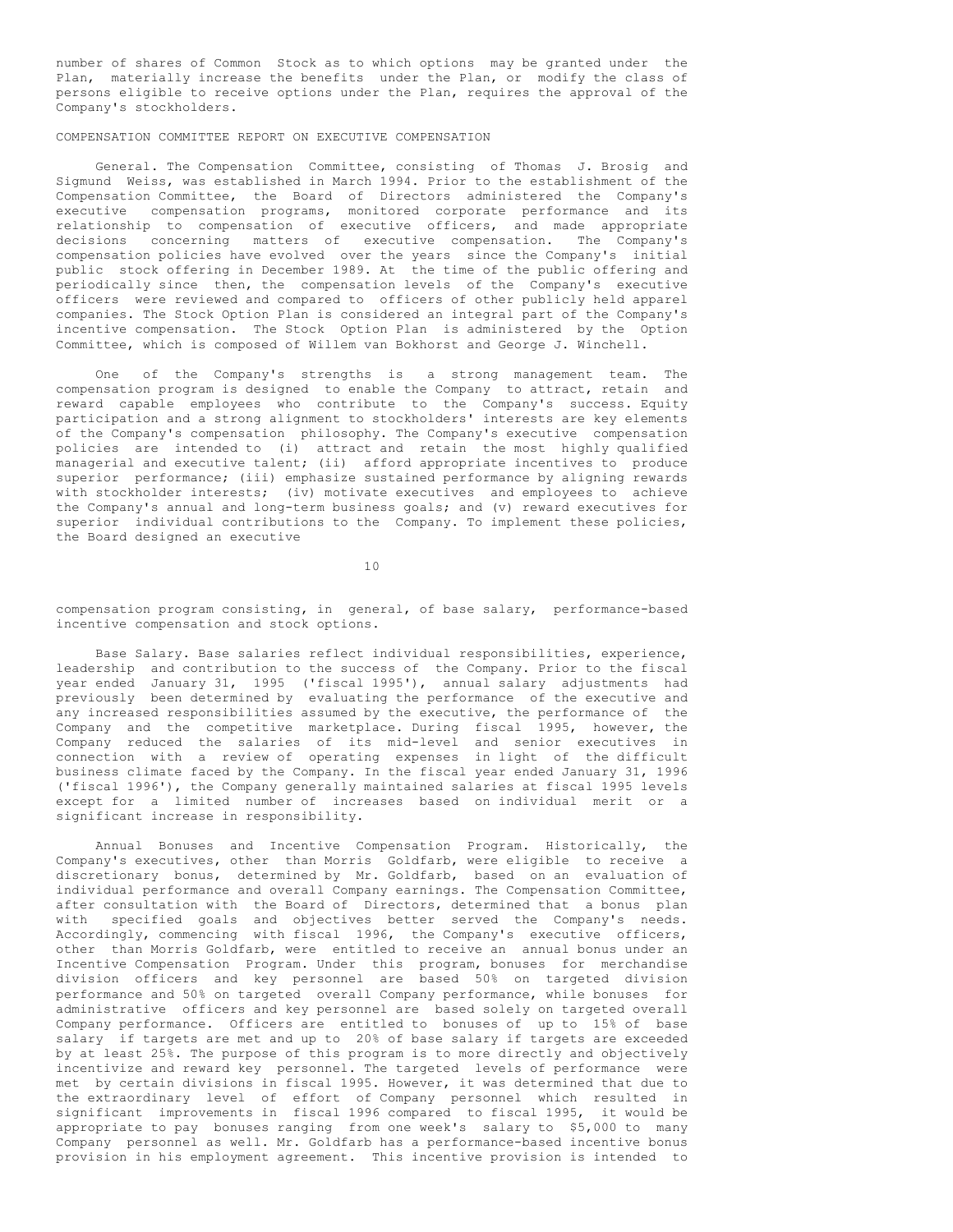recognize Mr. Goldfarb's unique role in overall management and corporate strategy and provide incentive compensation based on overall performance by the Company. No bonus was paid to Mr. Goldfarb in fiscal 1996 under the terms of this provision.

Stock Options. The Compensation Committee endorses the position that equity ownership by management is beneficial in aligning management's and stockholders' interests in the enhancement of stockholder value and, accordingly, endorses the stock option plan currently in place. Stock option awards provide a long-term view and incentives tied to growth in stockholder values. The Committee strongly believes that the compensation program should provide employees with an opportunity to increase their ownership and potentially gain financially from Company stock price increases. By this approach, the best interests of stockholders, executives and employees will be closely aligned.

The Committee believes that the use of stock options as the basis for long-term incentive compensation meets the Company's compensation strategy and business needs of the Company by

11

achieving increased value for stockholders and retaining key employees. The Committee intends to work closely with the Option Committee to achieve these goals.

| COMPENSATION COMMITTEE | OPTION COMMITTEE    |
|------------------------|---------------------|
| Thomas J. Brosig       | Willem van Bokhorst |
| Sigmund Weiss          | George J. Winchell  |

### COMPENSATION COMMITTEE INTERLOCKS AND INSIDER PARTICIPATION

Morris Goldfarb, President, Chief Executive Officer and director of the Company is a director of Grand Casinos, Inc. Thomas J. Brosig, a director of the Company, is a director of Grand Casinos, Inc. and is also the Executive Vice President, Investor Relations for Grand Casinos, Inc. Mr. Brosig served as Executive Vice President of Administration and Finance of the Company from August 1989 through March 1990.

### COMPARATIVE PERFORMANCE BY THE COMPANY

The Securities and Exchange Commission requires the Company to present a chart comparing the cumulative total stockholder return on its Common Stock with the cumulative total stockholder return of (i) a broad equity market index and (ii) a published industry index or peer group. This chart compares the Common Stock with (i) the S&P 500 Composite Index and (ii) the S&P Textiles Index, and assumes an investment of \$100 on January 31, 1991 in each of the Common Stock, the stocks comprising the S&P 500 Composite Index and the stocks comprising the S&P Textile Index.

## G-III APPAREL GROUP, LTD. COMPARISON OF CUMULATIVE TOTAL RETURN (JANUARY 31, 1991-JANUARY 31, 1996)

## [PERFORMANCE GRAPH]

| $G-TTT$     | \$100.00 | \$135.00 | \$190.00          | \$ 80.00 | \$ 33.00 | \$ 58.00 |
|-------------|----------|----------|-------------------|----------|----------|----------|
| S&P 500     | \$100.00 | \$128.00 | \$134.00          | \$145.00 | \$145.00 | \$195.00 |
| S&P TEXTILE | \$100.00 |          | \$136.00 \$141.00 | \$ 99.00 | \$97.00  | \$108.00 |
|             | 1/31/91  | 1/31/92  | 1/31/93           | 1/31/94  | 1/31/95  | 1/31/96  |

12

COMPLIANCE WITH SECTION 16(a) OF THE SECURITIES EXCHANGE ACT OF 1934

To the Company's knowledge, the Company's directors, executive officers and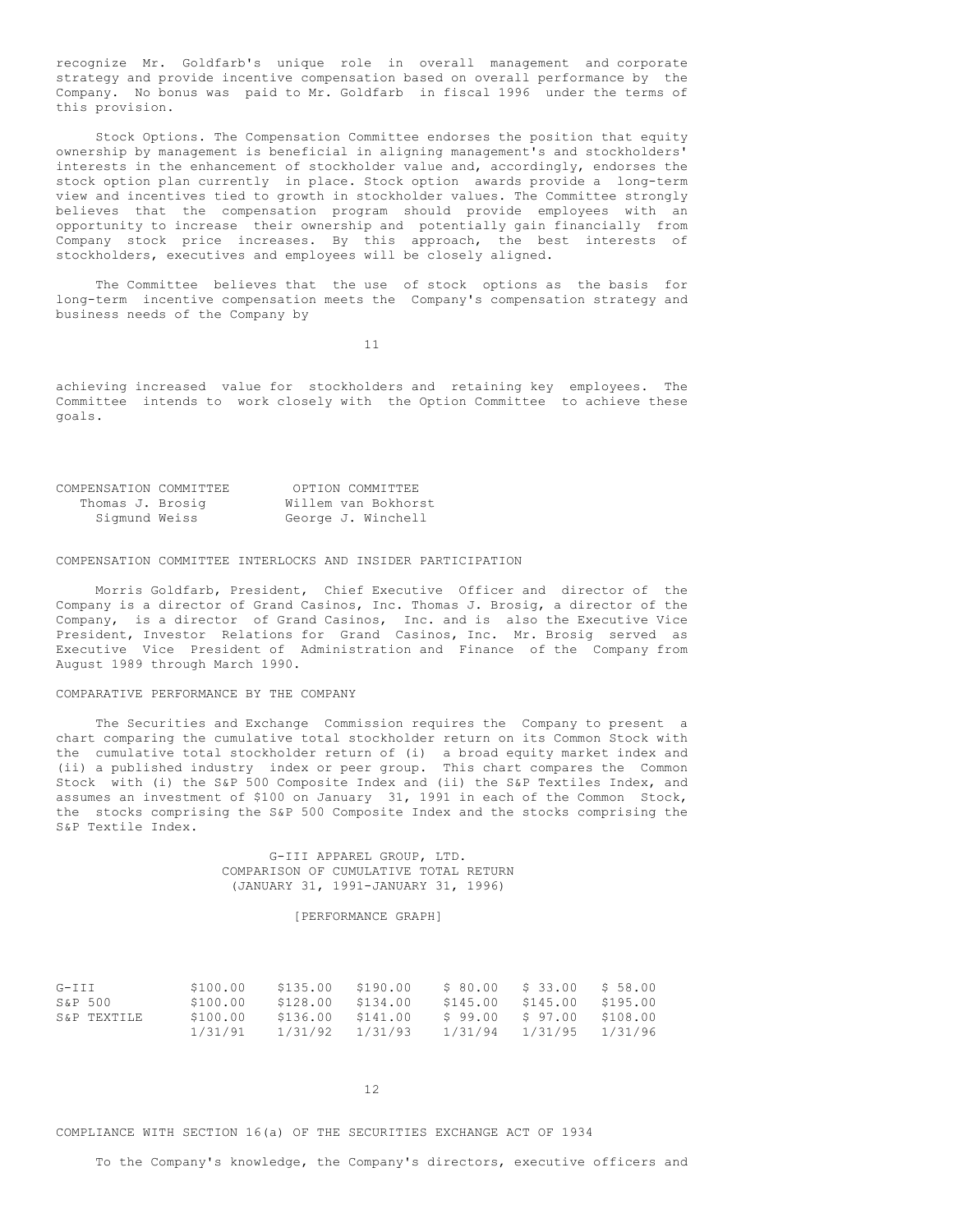beneficial owners of more than ten percent of the Company's Common Stock are in compliance with the reporting requirements of Section 16(a) under the Securities Exchange Act of 1934, as amended.

### CERTAIN RELATIONSHIPS AND RELATED TRANSACTIONS

In September 1986, the New York City Industrial Development Agency ('IDA') issued \$1,442,000 of floating rate Industrial Development Revenue Bonds to a commercial bank for the purpose of acquiring and renovating real property located at 345 West 37th Street in New York City (the '345 Property'). Simultaneously, the IDA leased the 345 Property for a term of 15 years to 345 West 37th Corp. ('345 Corp.'), a company owned and managed by Morris and Aron Goldfarb, for sublease to a subsidiary of the Company as its headquarters. Monthly rental payments are due under the sublease in an amount equal to the aggregate of all amounts due under the bonds (including principal, redemption premium, if any, and interest), plus real estate taxes and building operating expenses. Two of the Company's subsidiaries and Morris and Aron Goldfarb (collectively, the 'Guarantors'), have jointly and severally guaranteed the payments and obligations under the lease and the payment of principal and interest on the bonds.

In April 1988, 345 Corp. received a loan in the principal amount of \$1,153,000 from the New York Job Development Authority (the 'Authority'), to assist 345 Corp. in its renovation of the 345 Property. The loan, which is financed by long-term bonds issued by the Authority, is for a period of 15 years and is repayable in principal installments of \$10,689 monthly, plus interest at a variable rate, not to exceed 1 1/2% above the Authority's cost of the funds loaned. At January 31, 1996, the interest rate on and the outstanding principal amount of the loan were 8.25% and approximately \$732,200, respectively. Each of the Guarantors has guaranteed the loan.

Each of Morris Goldfarb and Aron Goldfarb have jointly and severally guaranted up to \$2.5 million of the Company's bank debt. In consideration for these guarantees, in June 1994, the Company granted to each of Morris Goldfarb and Aron Goldfarb ten-year options to purchase 25,000 shares of Common Stock at \$5.50 per share and 25,000 shares of Common Stock at \$6.50 per share. One-half of the options at each price are currently exercisable and the balance of the options have expired by their terms. Additionally, Morris Goldfarb has pledged 250,000 shares of the Common Stock owned by him as additional security for the Company's bank debt.

## PROPOSAL NO. 2 -- RATIFICATION OF APPOINTMENT OF INDEPENDENT CERTIFIED PUBLIC ACCOUNTANTS

The stockholders will be asked to ratify the appointment of Grant Thornton LLP as the independent certified public accountants of the Company for the fiscal year ending January 31, 1997. Grant Thornton LLP audited the financial statements of the Company for the fiscal year ended January 31, 1996. A representative of Grant Thornton LLP is expected to be present at the Annual Meeting, will have an opportunity to make a statement if such person desires to do so and is expected to be available to respond to appropriate questions from stockholders.

THE BOARD OF DIRECTORS DEEMS PROPOSAL NO. 2 TO BE IN THE BEST INTERESTS OF THE COMPANY AND ITS STOCKHOLDERS AND RECOMMENDS A VOTE 'FOR' APPROVAL THEREOF.

13

### STOCKHOLDER PROPOSALS

All stockholder proposals which are intended to be presented at the Annual Meeting of Stockholders of the Company to be held in 1997 must be received by the Company no later than January 22, 1997 for inclusion in the Board of Directors' proxy statement and form of proxy relating to that meeting.

#### OTHER BUSINESS

The Board of Directors knows of no other business to be acted upon at the Annual Meeting. However, if any other business properly comes before the Annual Meeting, it is the intention of the persons named in the enclosed proxy to vote on such matters in accordance with their best judgment.

The prompt return of your proxy will be appreciated and helpful in obtaining the necessary vote. Therefore, whether or not you expect to attend the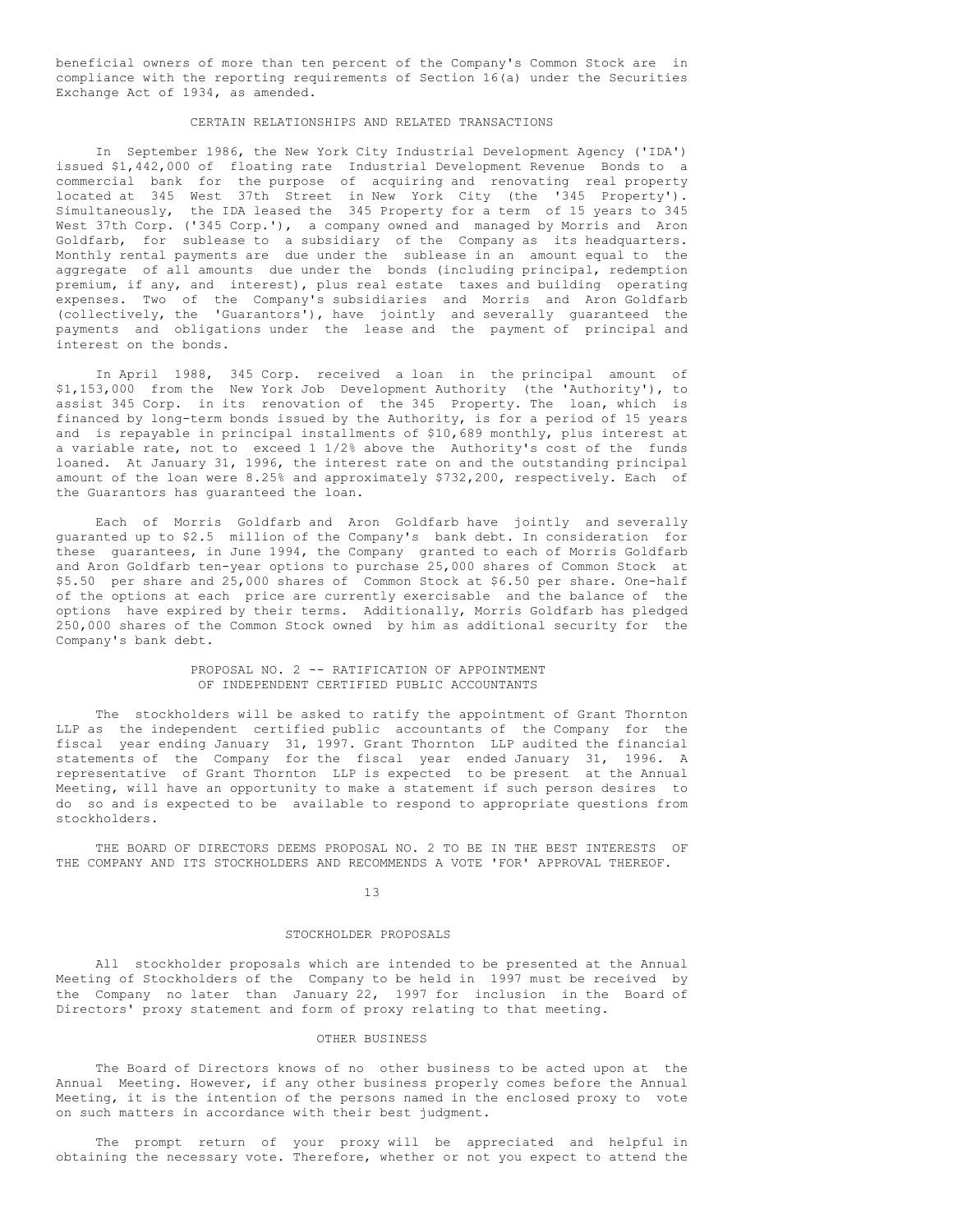Annual Meeting, please sign the proxy and return it in the enclosed envelope.

By Order of the Board of Directors

ALAN FELLER Secretary

Dated: May 22, 1996

A COPY OF THE COMPANY'S ANNUAL REPORT ON FORM 10-K WILL BE SENT WITHOUT CHARGE TO ANY STOCKHOLDER REQUESTING IT IN WRITING FROM: G-III APPAREL GROUP, LTD., ATTENTION: CORPORATE SECRETARY, 345 WEST 37TH STREET, NEW YORK, NEW YORK 10018.

14

APPENDIX I--PROXY

G-III APPAREL GROUP, LTD. THIS PROXY IS SOLICITED BY THE BOARD OF DIRECTORS FOR THE ANNUAL MEETING OF STOCKHOLDERS TO BE HELD ON JUNE 20, 1996

The undersigned, a stockholder of G-III Apparel Group, Ltd. (the 'Corporation'), hereby constitutes and appoints Morris Goldfarb, Aron Goldfarb and Alan Feller and each of them, the true and lawful proxies and attorneys-in-fact of the undersigned, with full power of substitution in each of them, to vote all shares of Common Stock of the Corporation which the undersigned is entitled to vote at the Annual Meeting of Stockholders of the Corporation to be held on Thursday, June 20, 1996, and at any and all adjournments or postponements thereof, as follows:

1. ELECTION OF DIRECTORS

[ ] FOR the nominees listed below (except as marked [ ] WITHHOLDING AUTHORITY to vote for to the contrary below) all the nominees listed below

(INSTRUCTIONS: To withhold authority to vote for any individual nominee, strike a line through the nominee's name in the list below.)

Nominees: Morris Goldfarb, Aron Goldfarb, Lyle Berman, Thomas J. Brosig, Alan Feller, Carl Katz, Willem van Bokhorst, Sigmund Weiss and George J. Winchell

2. PROPOSAL TO RATIFY THE APPOINTMENT OF GRANT THORNTON LLP

[ ] FOR [ ] AGAINST [ ] ABSTAIN

3. In their discretion upon such other business as may properly come before the meeting and any and all adjournments and postponements thereof.

(Continued on reverse side.)

# (Continued)

Shares represented by this Proxy will be voted in accordance with the instructions indicated in items 1 and 2 above. IF NO INSTRUCTION IS INDICATED, THIS PROXY WILL BE VOTED FOR ALL LISTED NOMINEES FOR DIRECTORS AND FOR PROPOSAL 2.

Any and all proxies heretofore given by the undersigned are hereby revoked.

Dated:

 $\mathcal{L}_\text{max}$ Please sign exactly as your name(s) appear hereon. If shares are held by two or more persons each should sign. Trustees, executors and other fiduciaries should indicate their capacity. Shares held by corporations,

\_\_\_\_\_\_\_\_\_\_\_\_\_\_\_\_\_\_\_\_\_\_\_\_\_\_\_\_\_\_\_\_\_\_